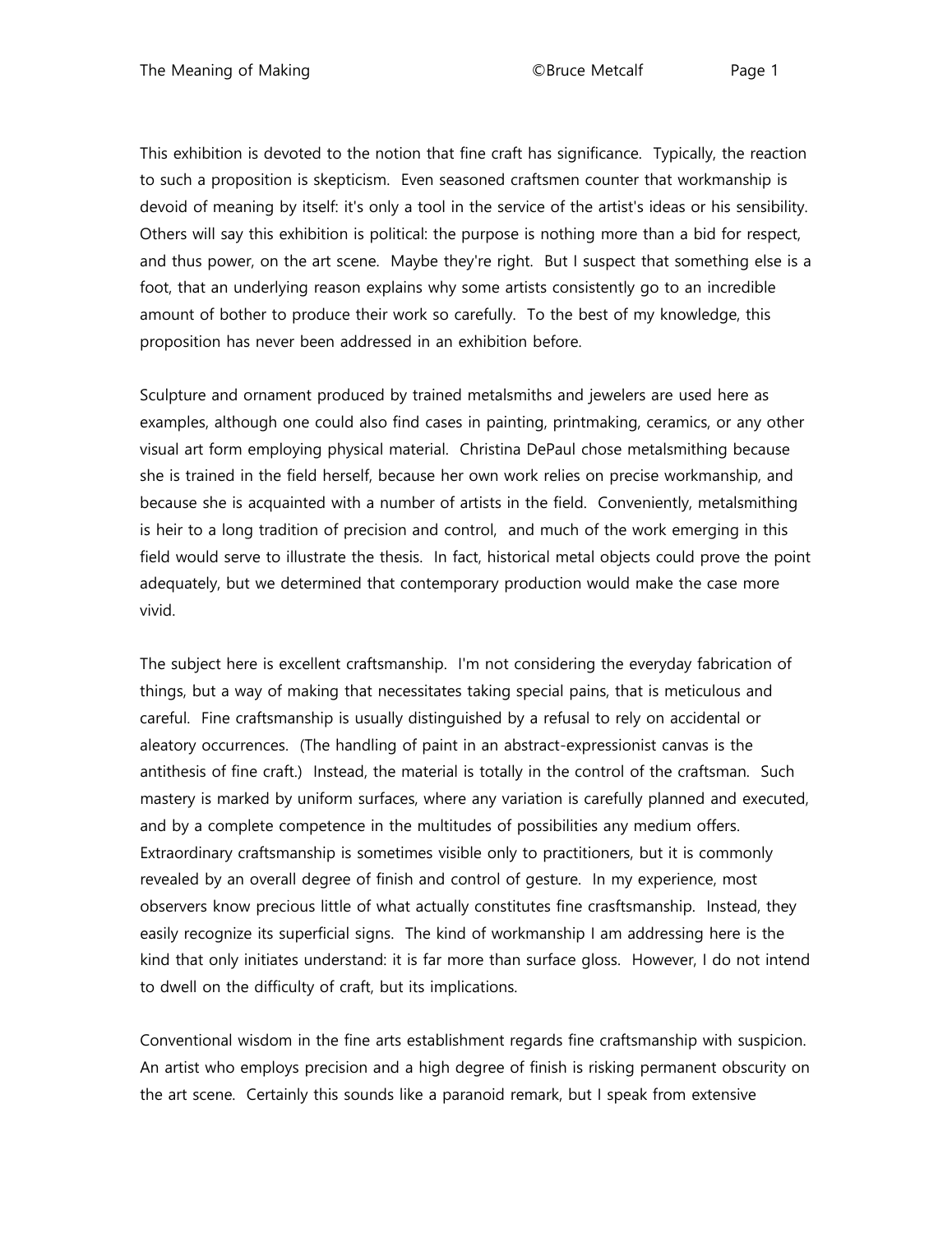personal experience. I have been told a number of times by curators and gallery owners that the craftsmanship of my work distracts from the content, with the obvious implication that if I handled material more freely, the work would be better. A perusal of any major exhibition of contemporary art will reveal very little that has been carefully rendered and polished. A perusal of Artforum or Artnews will meet with a similar conclusion. While this prejudice against careful fabrication may be more prevalent in New York than Chicago or Los Angeles, metalsmiths who aspire to the status of artist - and a number of them do - are playing in a game with the deck stacked against them.

Even the subject of craftsmanship, like Rodney Dangerfield, doesn't get much respect. The Director of the Akron Museum, when approached about sponsoring this exhibition, remarked that craft is not an issue, and dismissed the proposal. Even some of the participants in this show claim that fine craft is a given, and refuse to consider the question any further. The sole book on the subject, The Nature of Art and Workmanship by David Pye, is basically a categorization of types of finish, and does little to examine the meaning of fine crafts.

The reasons for the situation I have outlined are many and varied, but I will be foolish enough to offer some speculation as to why.

One must go back to the point where craft was divorced from painting and sculpture to find the root of the problem. In the middle Renaissance, European painting was regarded as a lesser arm of goldsmithing, because the goldsmith's guild had monopoly control over the pigments that painters used. Thus, many of the early Italian Renaissance painters started work in the atelier of a jeweler. As the guilds weakened, painting was organized into Academies, which in turn proposed the hierarchy of form in the visual arts. Oil painting was held to be the superior form, with stone and bronze sculpture second, and the various crafts a distant third. (Within painting, historical subjects gained ascendancy, while still lifes were held to be the lowest form.)

Art became an intellectual activity, which at the time was modelled after Aristotelian structure. That is to say, all phenomena were organized into hierarchies, with one type superior and another inferior within a single category. Because Aristotle held the ideal to be superior to any physical phenomenon - parallel to the classical mind/body division in Western metaphysics - a phenomenon more closely allied with mental activity was placed above a physical activity. Thus history painting, which stressed noble and ideal subjects, was placed above still life, which used mundane reality as its model. And thus painting was placed above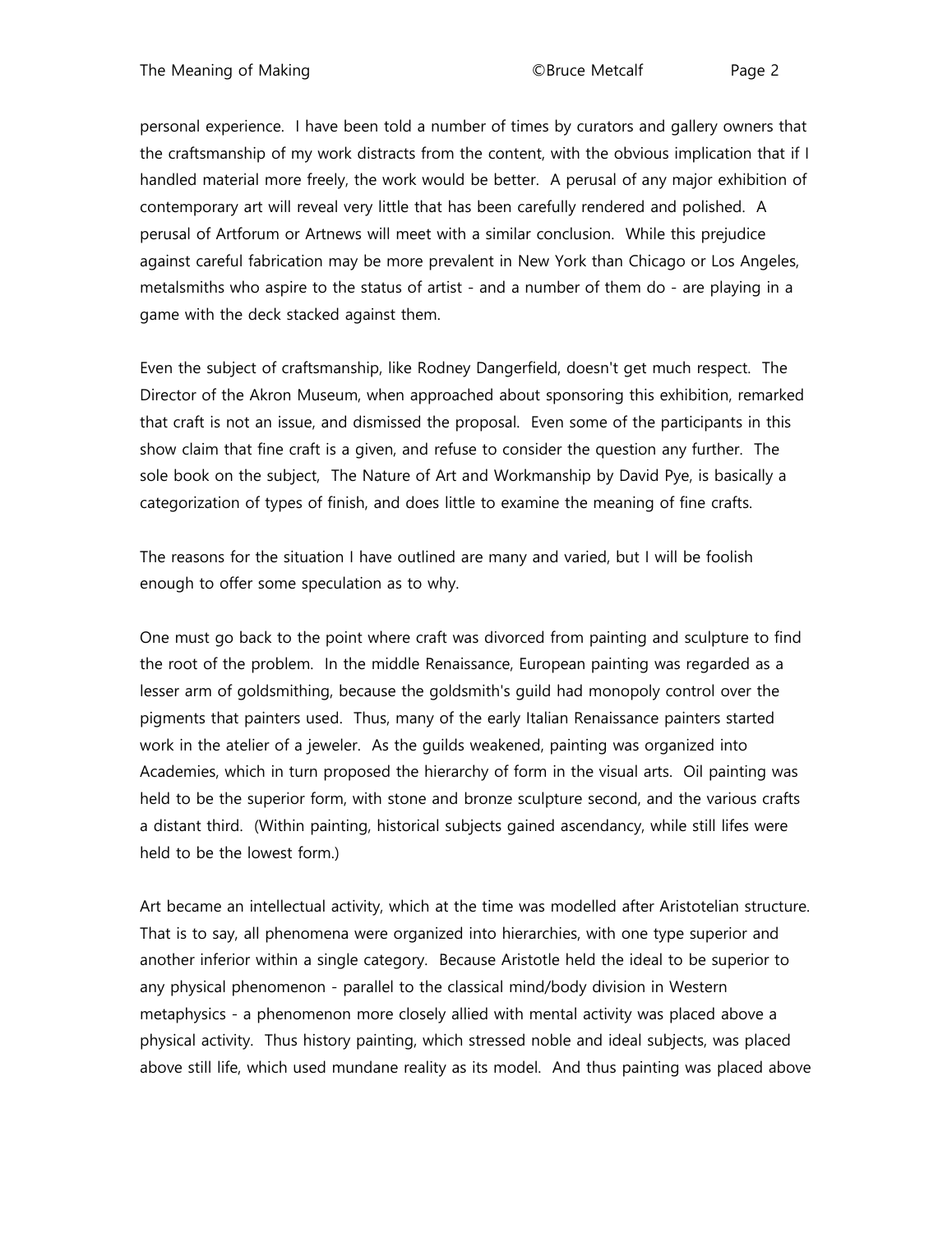craft, since craft was associated with dirty physical labor and with fulfilling physical functions. Craft became the realm of the body, while art became the realm of the mind.

The hierarchy of form must be understood as a bid for power and respect by the field of painting as it tried to shake of the control of craft guilds. Luckily for painters, it worked. Unluckily for craftsmen, it established a linkage with inferior status that has proven surprisingly resilient. Anything intimately connected to forms of craft were guilty by association. A functional object became inferior to a functionless one - a pot was inferior to a painting.

Eventually, the discernment of quality on the basis of an analogy to Aristotle's primacy of the ideal hardened into dogma. Like most unproven articles of faith, it has since proven to be a most durable assumption. In spite of reams of revolutionary proclamations by modern artists, and in spite of every claim that the past had finally been finally transcended, a curious distaste for craft and craft contexts persists among intellectuals in the art world. How many contemporary functional clay pots are seen in major New York galleries? When was the last time a weaving was seen in the Whitney Biennial? Since Peter Voulkos had a solo exhibition at the Museum of Modern Art in the mid-50's, have there been any solo shows by a craftsman or woman in a major New York art museum? None, never, and no.

I cite this evidence both as a complaint and as proof of a pervasive mind-set. The pretensions to liberation and advanced thinking claimed by the art world never extended to craft.

A related prejudice against hand-labor is also a factor. Just as Aristotle held the ideal to be superior to the physical, mental activity held to be superior to the sweat and bother of handwork. Aristotle conveniently placed philosophy at the apex of the pyramid of human endeavor, and grunt-work like farming and driving horses and making pots in the basement. Because craft has always been associated with long hours of toil and getting the hands dirty, it has long been denigrated as a low, mindless activity. The hammering of metal, the throwing of clay, the weaving of fiber are too intimately connected to the body, too close to the earth to demand respect. What we revere is control exercised by the mind: the sphere of politicians, priests, philosophers, and business executives. This prejudice remains central to our society today: while the company president sits in his office making decisions, making millions, the laborer sweats in the factory, making \$5.50 an hour.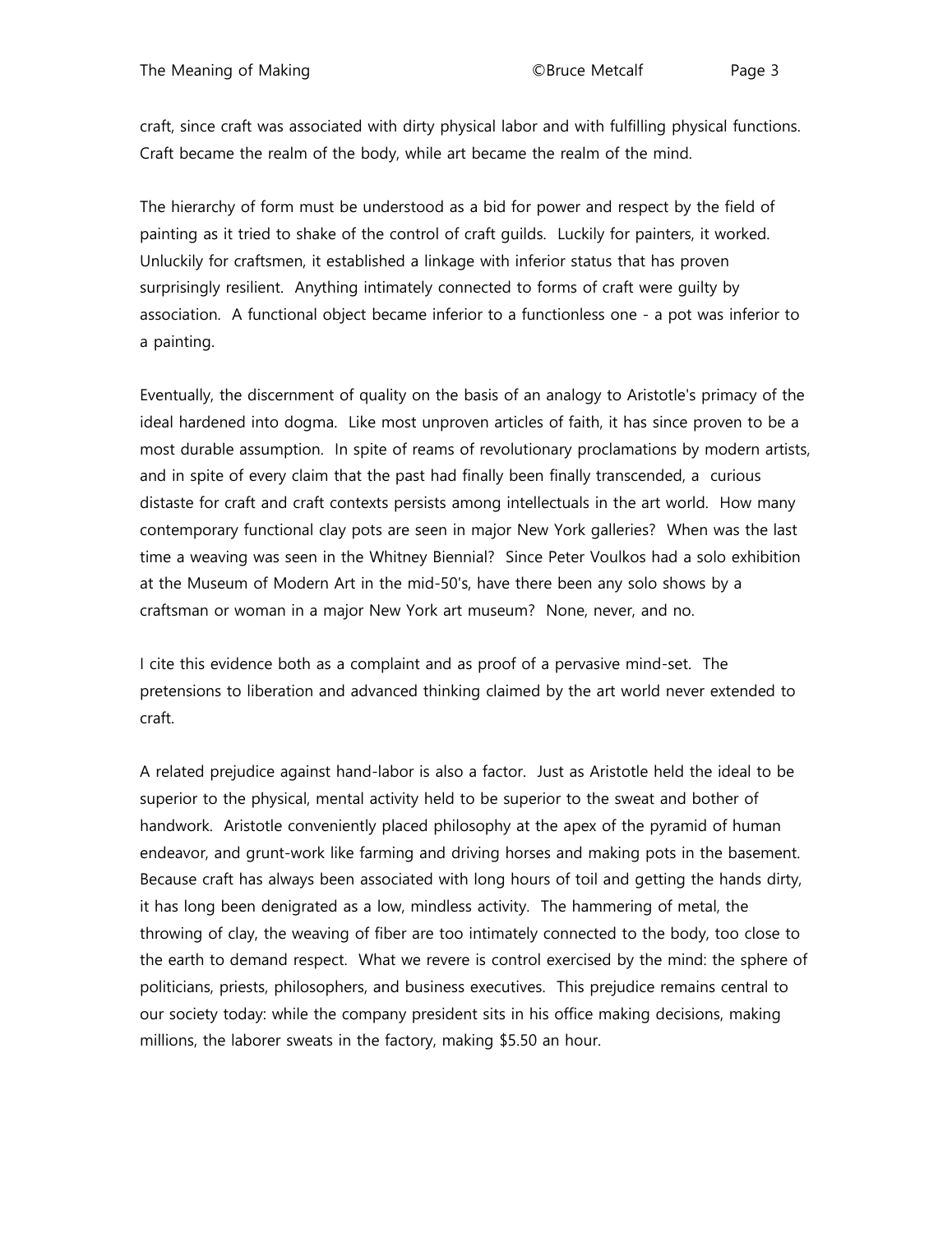The net result is that craft is not usually thought of as inherently distinguished, nor as possessing any particular meaning. Practitioners intuitively recognize that their craft has a powerful subjective appeal, but most are unable to give a coherent voice to their perceptions. Most craftsmen are content to let their work do the talking, which makes them susceptible to all types of popular misunderstandings.

Sheer craft can be incredibly seductive, both to maker and viewer. The usual objection raised against beautifully made objects is that the quality of construction and finish seems to occupy the artist's entire attention, to the exclusion of any content or concept. Certainly, a great deal of recent American metalsmithing can be justifiably accused of being nicely made, but mindless. The sixties saw armies of shining Scandinavian-modern teapots emerge from American studios; flawless but demonstrating neither innovation nor intelligence in their design. The seventies saw hordes of enormous neckpieces made in every conceivable process. but this type of jewelry now appears to be little more than platforms for the display of virtuoso technique. Fine craftsmanship became an end of itself, and in hindsight the work produced with the sole objective of displaying beautiful craft looks empty.

The subtle attraction of fine craftsmanship is that it offers an objective standard of judgement. To a craftsman intent on learning the demanding skills of his discipline, much of his education is devoted to controlling the medium - and then learning to detect mistakes. The jeweler must learn to see pits in solder seams, slight discrepancies in alignment, and tiny patches of firescale on silver. A refined and sensitive eye must be developed. After a time, control over the medium becomes valued for itself, at least in part because such skill is so difficult to acquire. Because flawless craftsmanship can be recognized as a physical manifestation of skill, and because skill can become so important, a temptation arises to judge an object on the basis of its craftsmanship alone. After all, no one can question the existence of a pitted seam, or a patch of firescale: the evidence of imperfect craftsmanship is irrefutable. The perfect seam is good, the splotch of firescale is bad. Determination of quality on the basis of skill avoids all the pitfalls and confusions of aesthetics, and the craftsman who so judges remains in his area of expertise. No further books to read, no troubling questions to entertain - just a familiar, comfortable standard that rests on clear evidence.

For a naive audience, lovely craftsmanship can be hypnotically attractive. Perfect mirror finishes on metal, beautiful expanses of exotic wood, or almost any kind of meticulous detail all exert a powerful appeal This is the "Gee-Whiz" factor of craftsmanship: its ability to impress and allure. When my colleagues who teach painting exhort their students to forget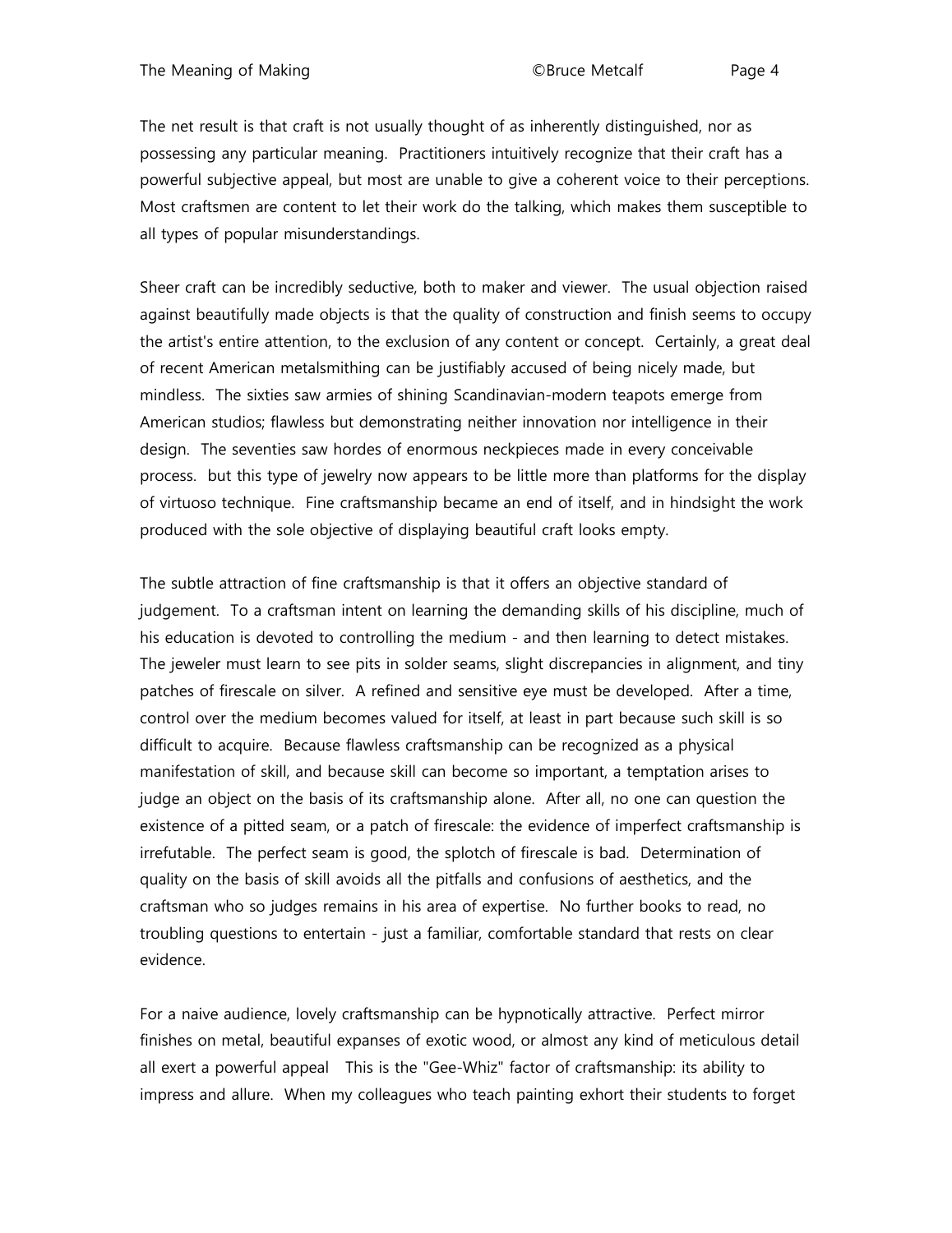about the microscopic pencil rendering that passes for art in many high schools, and investigate a more active and expressive handling of the material, they are trying to undermine the "Gee-Whiz" factor. As a result, painters are often immune to the appeal of fine craft, while the general public is not.

None of this has much to do with the meaning of precise craftsmanship, however. While a successful seduction might create a feeling of affection between audience and object, it has little further significance. Just as you might go to bed with a beautiful lover at night, in the morning you discover that the relationship must be based on something more profound than infatuation. The gorgeous silver teapot or the flawless mahogany table may be an exercise in superior control over a material, but it must reveal other properties before it can offer a rich and satisfying experience for its public.

"The Concept of Craft" is devoted to the notion that fine craftsmanship has significance by itself. This is a fairly radical notion, one that is met with a great deal of resistance and misunderstanding. We are not proposing that craft should be understood as fine art; we are asserting that craftsmanship is simply not understood. Just as he apologists for action painting claimed that the process of expressionist painting had meanings with profound implications to the body of art, we claim that the process of careful making has equally important ramifications.

One of the central metaphors implicit in meticulous craft is of care, of compassion for the artist's private and social existence. This is in total opposition to notions of anomie, apathy, and social estrangement. The craftsman is engaged in his material, and by inference, in the surrounding culture. It's a positive attitude, one that disallows the gloom & doom prevalent in much "advanced" art. Careful workmanship insists on seeing value and beauty rather than corruption and destruction.

To understand fine work fully, one must sit at the workbench or the loom or the wheel, and observe the careful shaping of things. The jeweler at her bench must spend years of practice to master her craft, and then must have invested a small fortune for the tools of her trade. The very act of sitting down to work proves a commitment, an allocation of time and money that most people never undertake. But the years of preparation are only the beginning of the project.

Each time the jeweler works, she must exercise a degree of patience and skill not commonly seen in this day and age. Even the simplest of her tasks are time-consuming: sawing the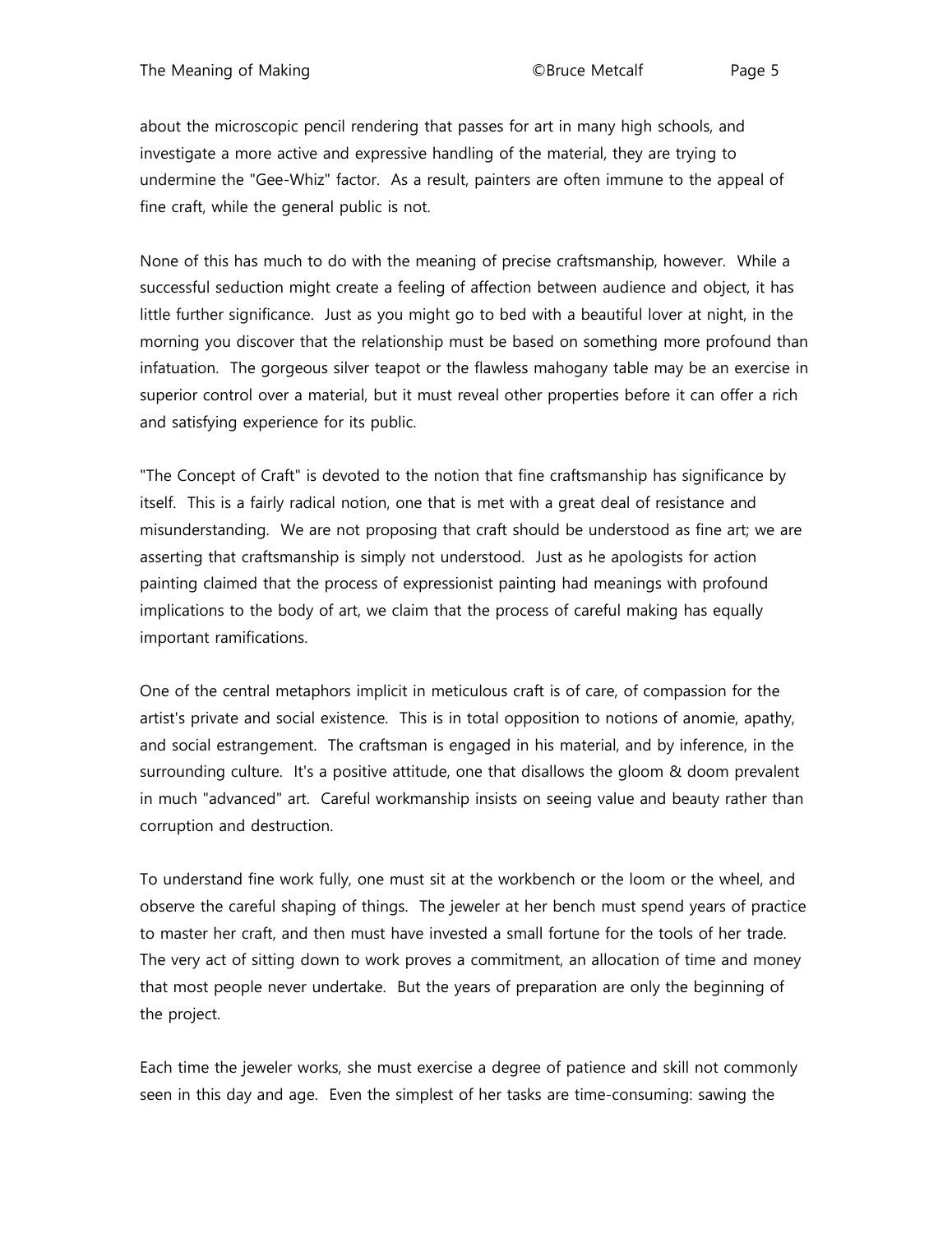metal, filing an edge, polishing a surface. This is not the physical equivalent of microwave cooking. If anything, it is the absolute opposite. Fine craft is inconvenient, laborious, sometimes tedious. A difficult process is even more demanding: some techniques like engraving or raising can take years to master. And then, a fine eye for detail must be cultivated, so as to distinguish the minute refinements that separate mediocre craft from fine. Such skill and understanding demands considerable discipline, and such discipline is freely chosen. For a contemporary American to voluntarily assume this kind of rigor and constraint is almost miraculous. To do so, the craftsman has to care. Alot.

Consider the carelessness of work in America. Consider all the times you have returned your car to the garage because a repair wasn't properly completed, or the frustration of receiving broken merchandise in the mail because it wasn't packed well enough. Consider the reputation American automobiles have for being poorly made, or the buses in New York that caught fire because they weren't properly designed. Even nuclear powerplants are now reputed to be shoddily made and sloppily inspected, putting millions of people at risk. Everywhere, everyday, we see evidence that Americans no longer give a flying f\*\*k about their work.

But then consider the site of whatever control we actually have over our lives. The political system is ponderous and unresponsive: everybody knows that fighting city hall takes a tremendous amount of time and energy for no certain results. The economic system is even more insulated from individual action, and most people don't really want to change it anyway. (I find it supremely ironic that the new breed of Marxist art critics are getting paid by glossy art mags, the willing tools of the capitalist art market.) For most of us, the site of our influence in the world is in our families and our work.

Although it sounds fusty and excessively Puritan to say so, a job well done has significance far beyond the act itself. Most jobs exist in a network of social causes and effects, all of which eventually touch the lives of ordinary people. The vacuum line carelessly fitted on a automobile in the factory causes a needless trip or two to the garage; the carelessly typed Social Security number in a government office causes a desperately needed check to arrive a month or two late. In this manner, quite apart from idealism or ideology, workers of every type have either a positive or a negative influence on society. A worker who takes pride in his work recognizes the implications of his labor. He understands that his job is the site of his power.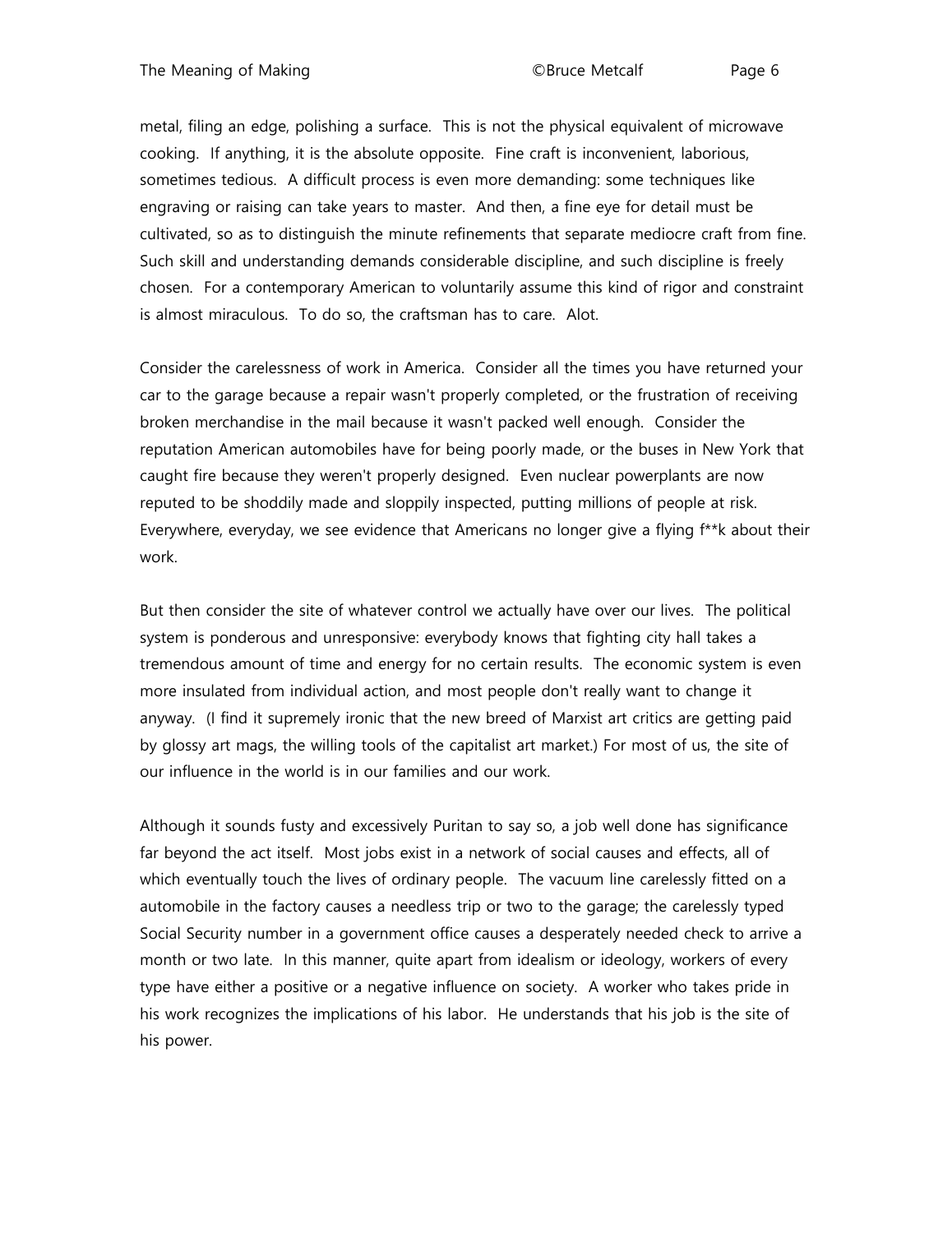Any artist or craftswoman who insists on meticulous work knows this to be true. Her work gives physical form to the precept that a job must be done well, or the larger society suffers the consequences. The jeweler who demands an unpitted solder seam or a flawlessly uniform finish is taking a stand against shoddiness in every form. She is declaring her refusal to do shabby work; she is asserting her understanding that work has far-reaching repercussions. She recognizes that her power to cause benefit or damage lies in her craft. She announces that she cares. Of course the choice is modest; it does not pretend to be a profound transformation of society. But it is both realistic and authentic, and it refuses the cynical opinion that nothing the individual does can make a difference.

Every work in this exhibition thus represents a personal ideology, a conscious decision about the maker's relation to society. For most of these artists, the choice to work carefully is not taken lightly. They are quite serious about their preference: Their recognition of the implications of careful craft often results in a lifetime commitment.

Fine craftsmanship can also be viewed as a means to obtain a crisp, sharply focused rendition of concept. In this manner, the artist's vision is portrayed with the utmost clarity, unobscured by overheated expression or overwrought material. An analogy to the traditional metaphor of painting as window or wall is useful here: imagine the object as an opening revealing the artist's intent. If the object is a clear window, with the glass clean and completely transparent, the artist's landscape can be seen with less difficulty. Every detail and nuance is accessible for close scrutiny. But if material is handled in a freer manner, as suggested by the tenets of expressionism and the doctrine of asserting the physicality of the artist's media, the material begins to call attention to itself. Heavy impasto of paint is seen as paint, not as representation or as image, and interferes with the window's limpidity. The paint starts to obstruct the view of anything other than paint, restricting vision. Although I am using paint as an illustration in this case, the same condition applies to any medium in any context. Rough and direct handling of material become a frost on the window, so to speak, and frustrates the communication of any idea but that of frost.

For better or worse, this is an epoch in which the direct handling of material is a signifier: it symbolizes the presence of Art-wtih-a-capital-A. In the mid-ninteenth century all fine art was carefully crafted, to the exclusion of all other manners of manipulating paint, stone, or clay. One of the great contributions of Impressionism and later movements was to liberate art from the academic prejudice that gesture and accidental effects were not the proper realm of art. Of course the transition was not smooth. Recall the heated protest stimulated by Matisse's portrait of his wife with the green strip on her nose: he was called a wild beast and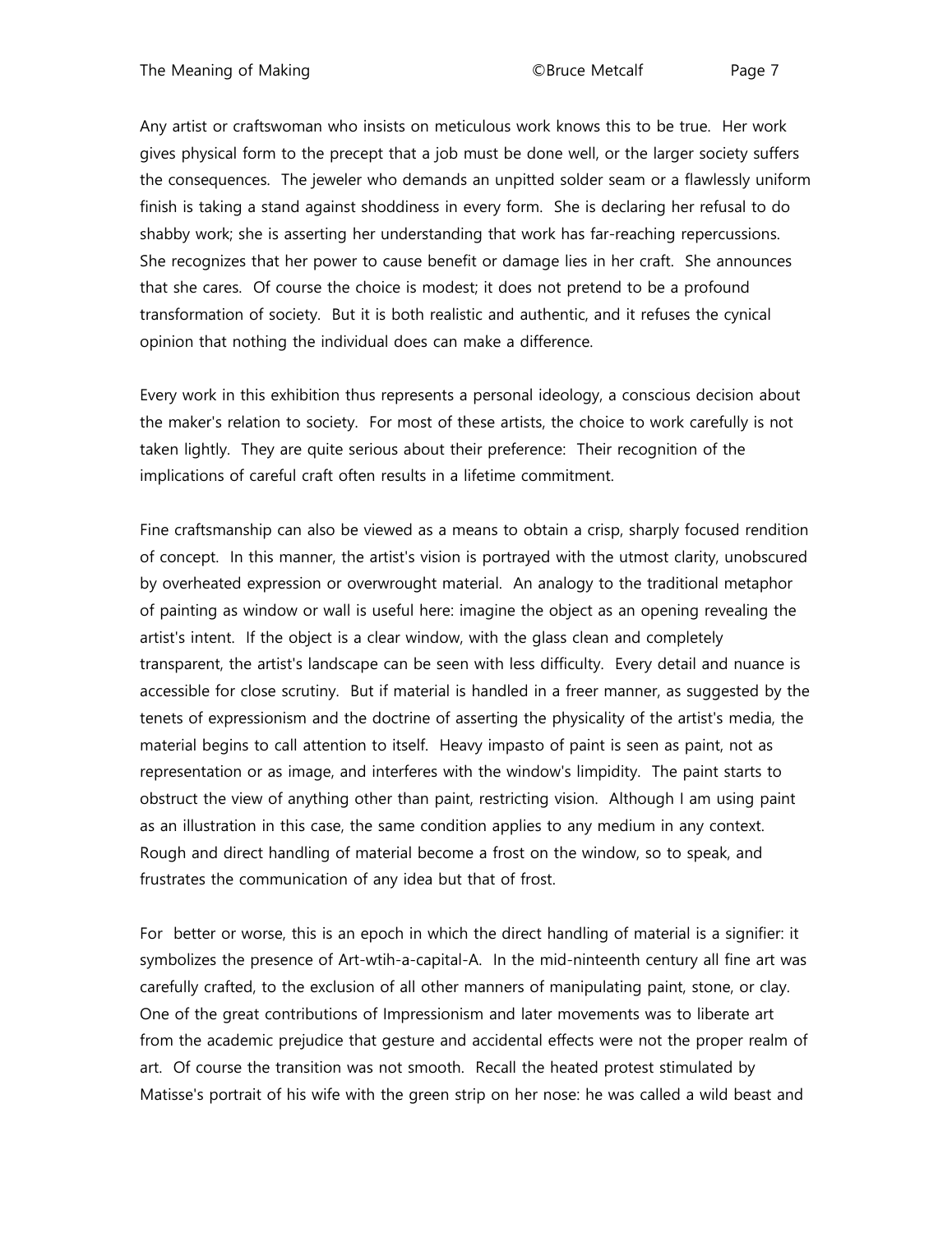accused of shaking the very foundation of Western civilization. But now the visual arts community has grown accustomed to drips and splatters and scrapes. In fact, such markings often lend a vital energy to painting and sculpture, and without the notion of accident and aleatory occurrence, twentieth century art would be much the poorer. The present condition is in some ways the inverse of the situation a century ago, though. Those artists who don't exploit splash and dash are suspect, while masters of the rude and crude like Julian Schnabel and George Baselitz are elevated to the status of cultural icons. The academy has certified the uncareful handling of material: we can be reasonably sure we're looking at art if it's covered with marks and drips and slashes. Artists who insist on the unobscured window must labor without those convenient signs.

Perhaps every artist who relies on careful facture is an imagist: the object itself is an image. They are making likenesses of something imagined. The emphasis here is not on concept or content as much as on the replication of a mental construct. The construct is not exactly an abstraction, but something the artist sees in her mind and then attempts to reconstruct in physical form. The resulting object can be viewed as a feature of the imagination made real; but the degree to which the object is convincing depends entirely on how clear the window is. The artist is populating the world with features of her interior landscape, but she doesn't want to confuse the representation with anything less than a precise rendering of the original vision.

I am constantly struck by the way fine craftsmen demand their work to be "just so", and spend hours and days adjusting the object until it satisfies some unstated criterion. This fussing and reworking is usually understood as the usual price of fine craftsmanship, and for many artisans it is nothing more than meeting an external, objective standard of function and finish. But a true artist in the crafts has an entirely different purpose in mind - he is attempting to conform the physical object to the image in his mind's eye. A purpose of meticulous making is clarity.

Here is a type of art that has no name. It is not surrealism, because it does not claim to explore the unconscious. These are not Dali's "hand-painted dream photographs". They are too conscious, too worked-over, to celebrate the psychotic. Instead, this type of art investigates the quirky and highly individual territory of the imagination.

Recall that the current ideas making news in New York are about appropriation, the impossibility of authenticity, the manipulation of the population by communications media, and so on. All these concepts are used to justify and elevate current art, but none of them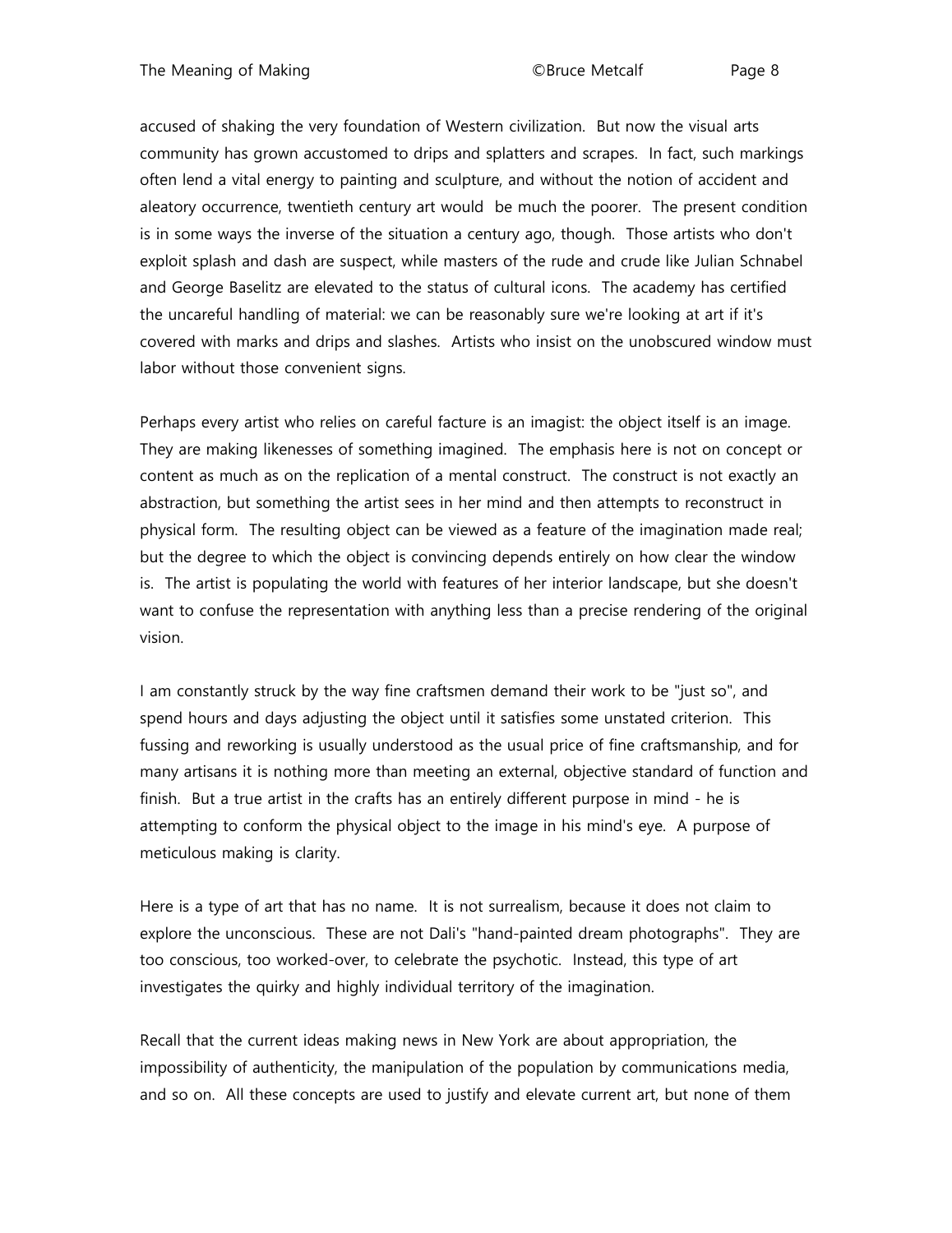address the wonderful ability of the human animal to imagine a reality that does not yet exist. Any notion of the creative nature of the visual arts is not getting much airplay because the hot topics are focussed elsewhere. While a fashionable young New York artist may be engaged in some intriguing philosophical debate, the ideas he entertains do little to examine or manifest imagination.

In fact, some recent concepts undermine the notion of creativity. Appropriation posts a version of art where every part comes from somewhere else, and the artist's choice is manifested only in the prototype to be copied. Perhaps because creativity has so long been associated with the visual arts, critics and artists have gotten a little tired of the word. Perhaps, in tune with the mod of fey futility that seems to characterize the art press these days, nobody believes that true creativity is even possible. Perhaps it's just too unsophisticated to be mentioned.

But careful craftsmanship can be wedded to creativity, even believe in it passionately. If a precisely rendered object is actually a clear representation of a mental image, then the imagination justifies the whole enterprise. For the artists in this exhibition, imagination is the sacrament. The mental image that guides and motivates their production is a potent force: how else to explain the time and trouble necessary to produce the objects seen here? Their craftsmanship is not mindless and selfserving, but is entirely dependent on a passionate faith in the value of imagination.

I suspect that these artistxs deeply believe in one of the primal functions of art: it is a vessel for the originative powers of the human mind. Aside from doubts raised as to the impossibility of unique and free invention, and aside from claims that all humans are no more than slaves to their environment, these people believe in the imagination. They must feel a kinship to all the astonishing creations in the world history of art; they must recognize the power of every great artist to dream up something new and then make it. They are in love with the idea of making something where nothing was before. Above all, they have a tremendous faith in the human ability to envision. As it justifies their labor, it must also justify their lives.

In the end, this passionate belief is a profoundly optimistic vision of human existence. Because the careful shaping of a mental construct demands such discipline, it implies a vivid faith. It posits craft and creativity as redeeming and justifying qualities in our lives. While admitting to the difficulty and humility of individual endeavor, and while not claiming to be